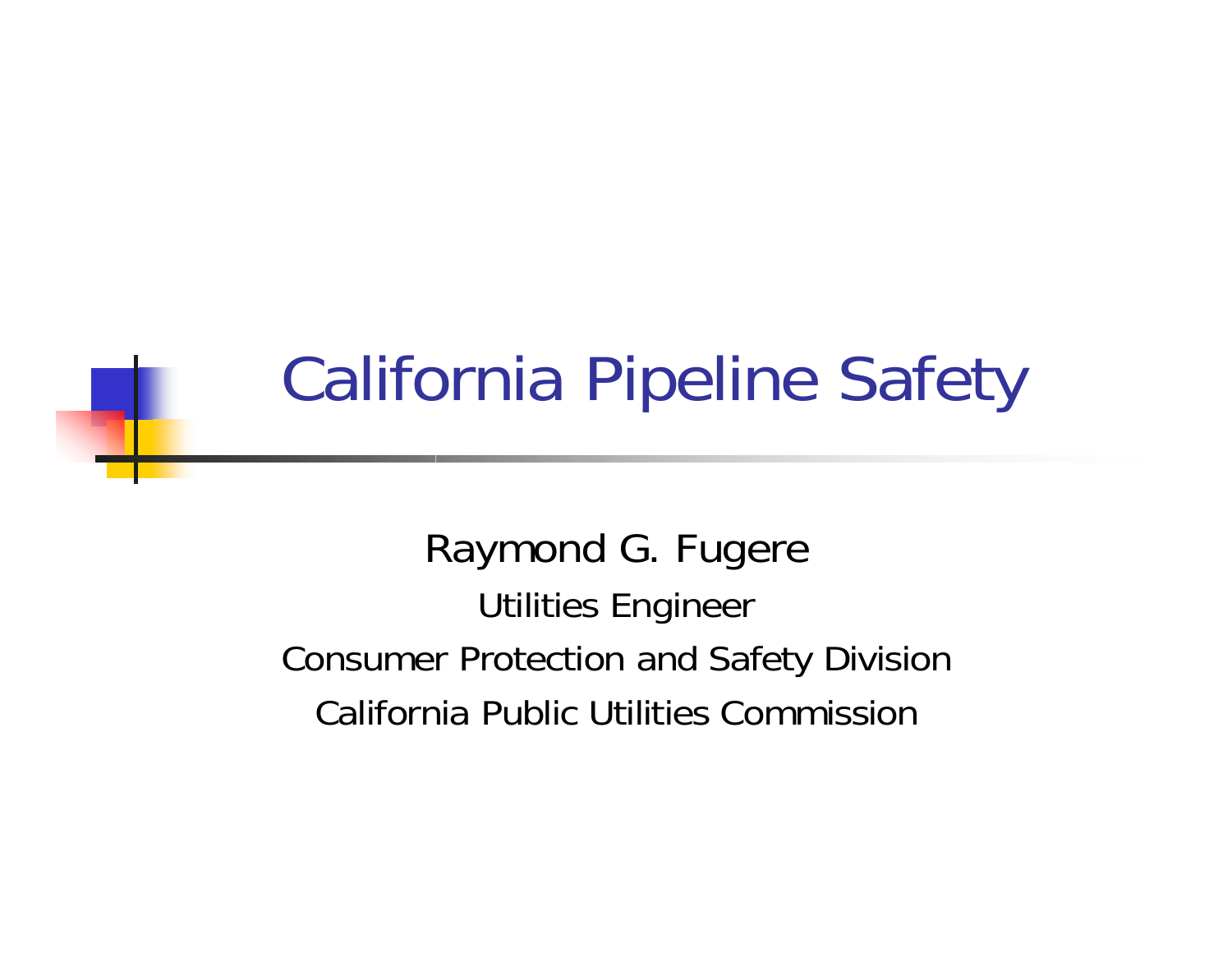### History of Laws

- **Service Service** ■ General Order 112 adopted December 28, 1960
- **Service Service** ■ Codes Of Federal Regulations Title 49 Parts:
	- 191 (January 8, 1970)
	- 192 (August 19, 1970)
	- 199 (November 21, 1988)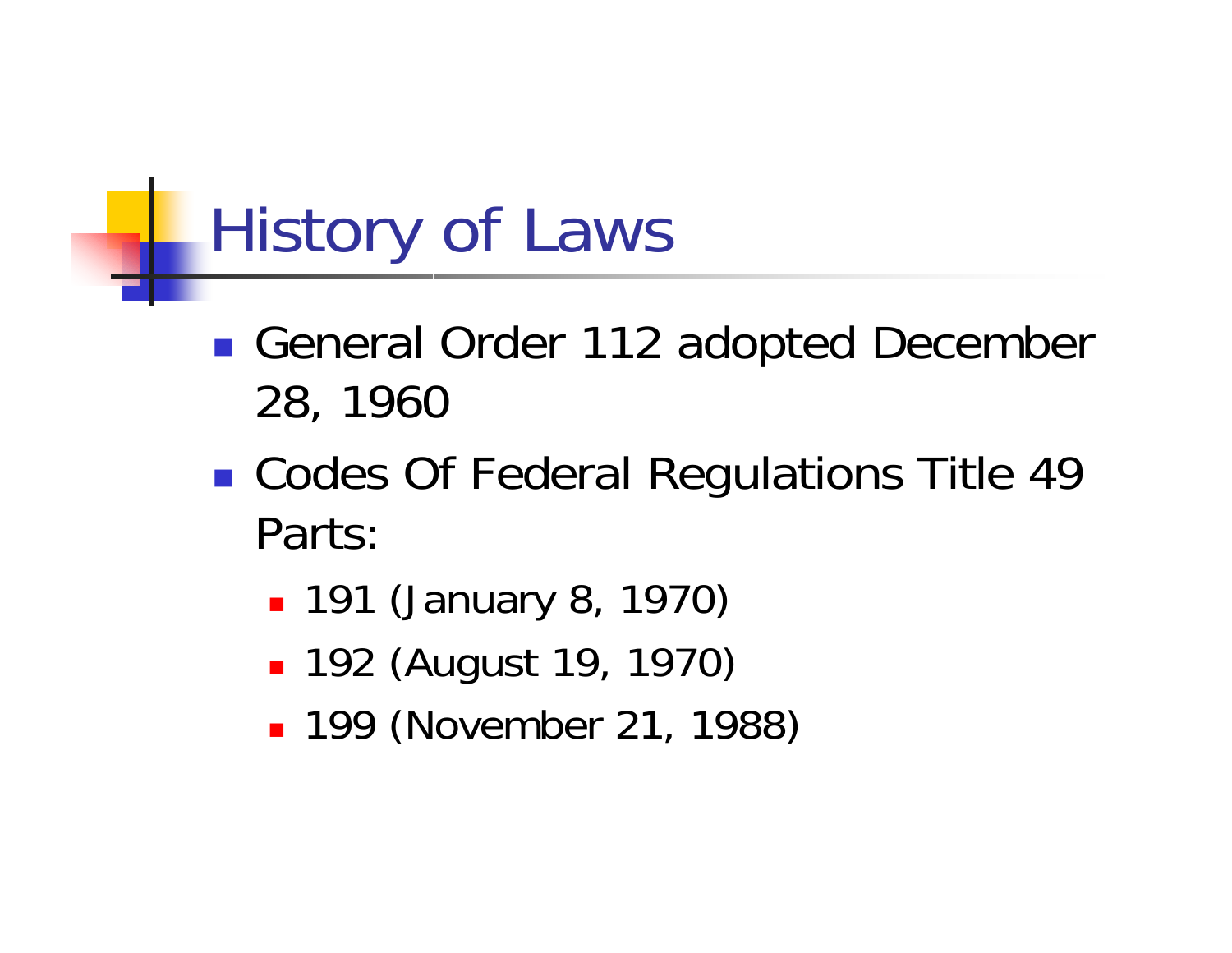Pre-Construction and Construction Requirements

- Welds
- **Inspection of Welds**
- Cover
- Clearance
- **Protection from Hazards**
- **Strength of Pipe**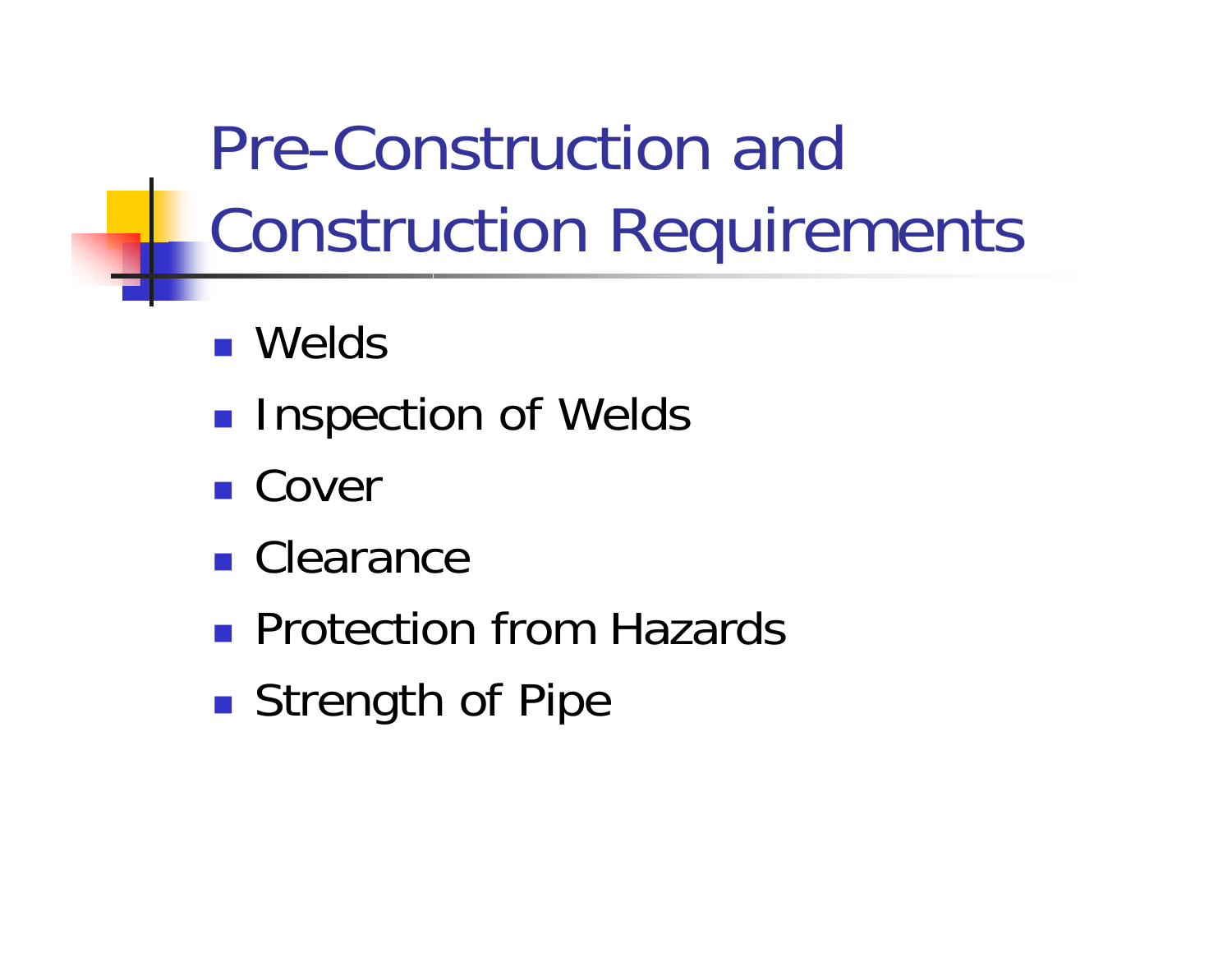Post-Construction Requirements

- **Service Service Leak Surveys**
- **Repairs**
- Corrosion Control
- **Service Service Integrity Management**
- **Drug Testing**
- **Duriel Maintenance**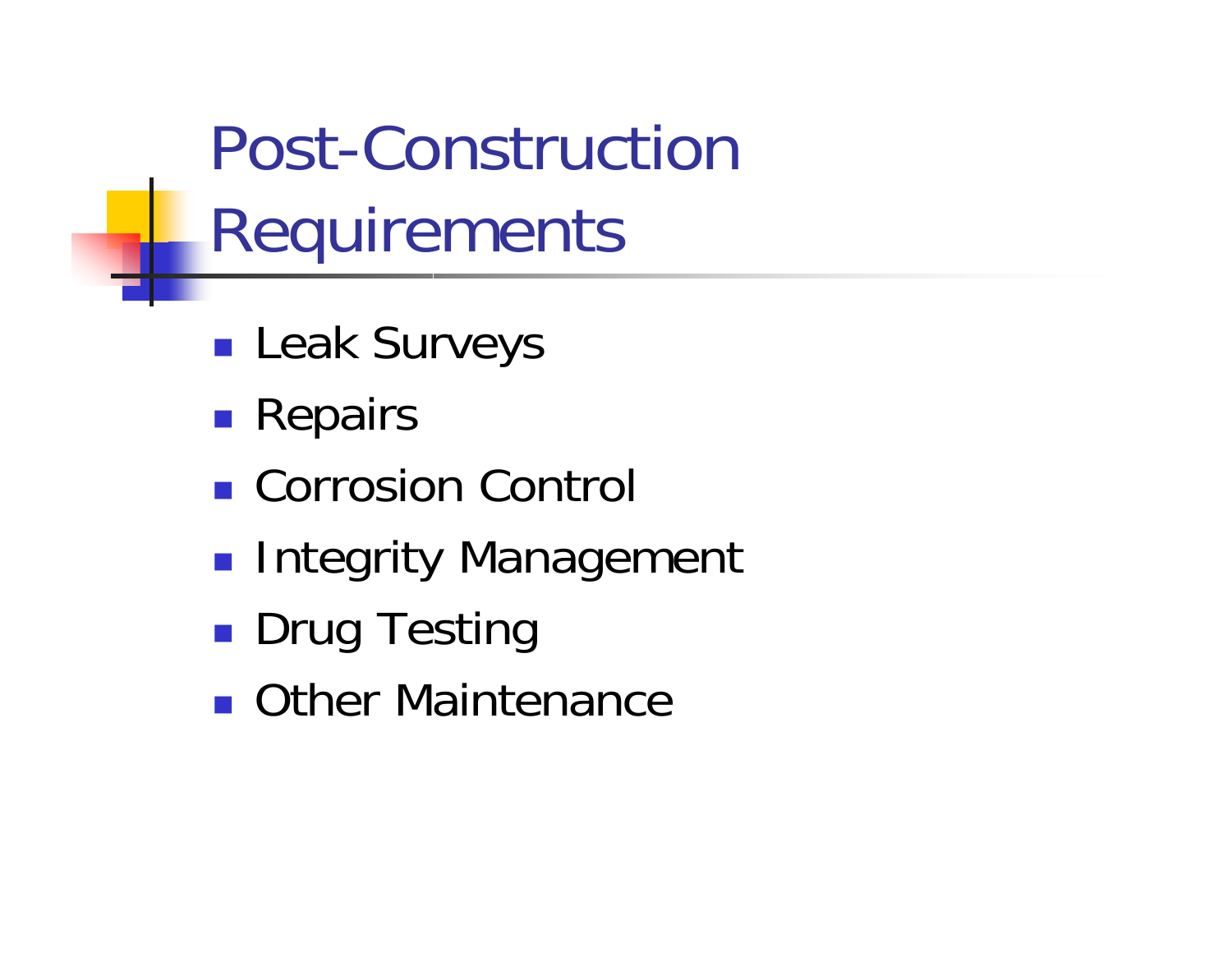#### What is Integrity Management?

- **Service Service High Consequence Areas**
- **Potential Impact Radius**
- Baseline Assessment
- **Schedule for evaluation and** remediation
- **Reassessment intervals**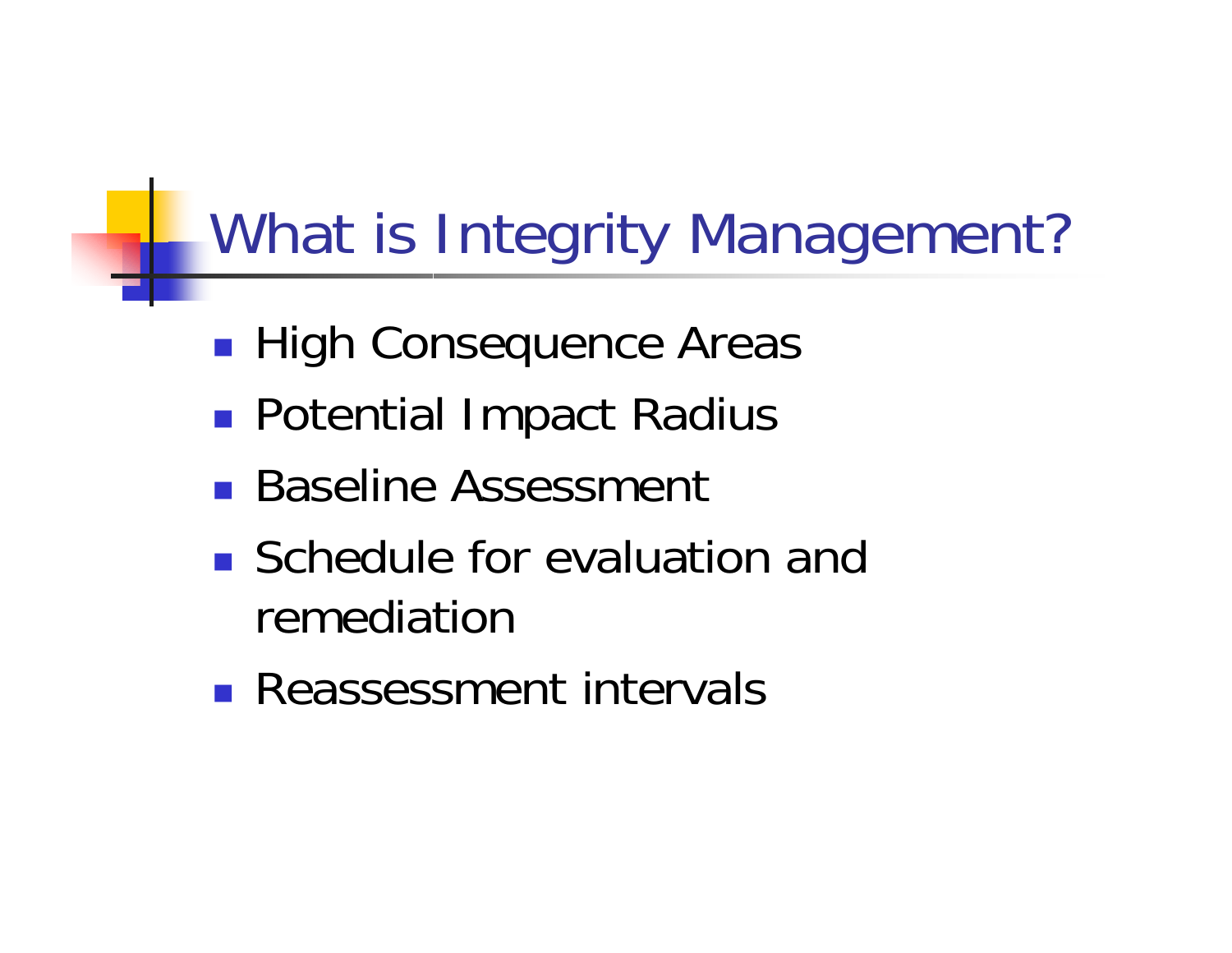## Audits Performed By the CPUC

- **Service Service Operation and Maintenance Plan**
- **Operation and Maintenance**
- **Operator Qualification**
- **Service Service Integrity Management**
- **Drug Testing**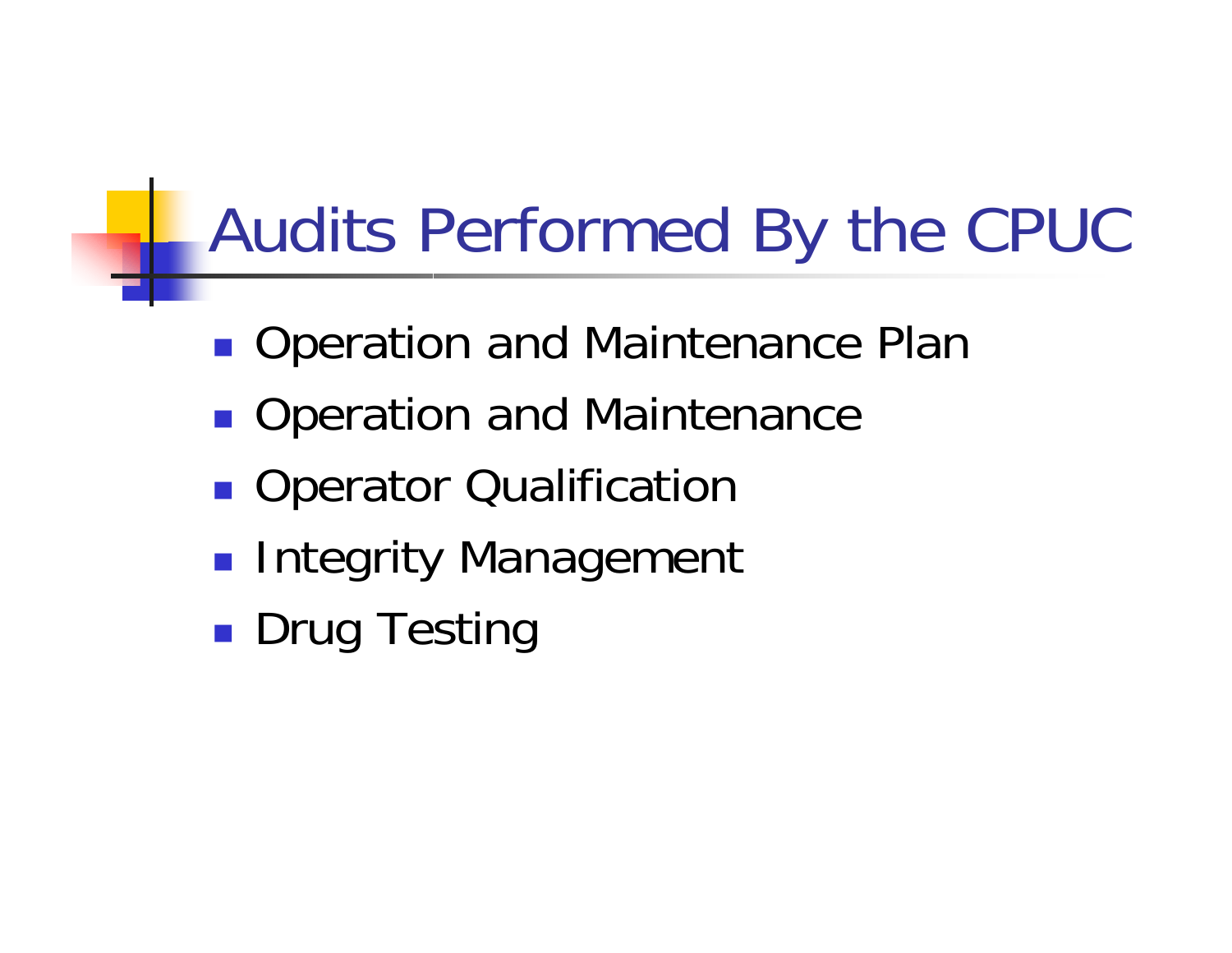# Incident Investigation

- **An Incident is when there is a release** of Gas and one of the following:
	- Death
	- **Injury requiring in-patient hospitalization**
	- **S20,000 or more damage**
	- Media Attention
	- **Derator Judgment**